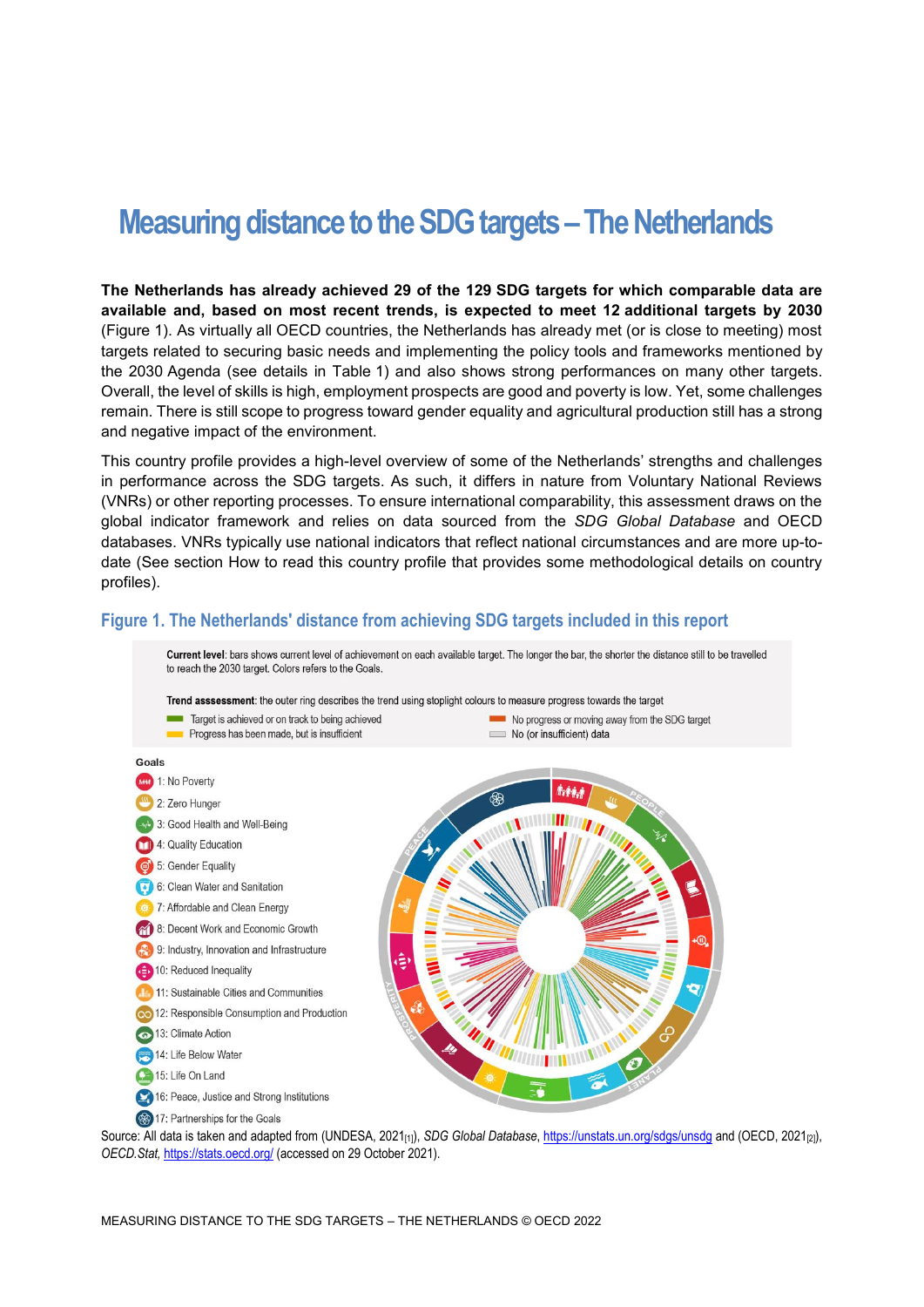# **Main strengths**

**Education outcomes are high.** According to available data, the Netherlands has already met half of the eight education-related targets (Goal 4) for which data are available. Virtually all kids attend pre-primary education (Target 4.2), almost all teachers receive regular in-service training and all schools benefit from modern education facilities (Target 4.c). In addition, the participation rate in lifelong learning is among the highest in the OECD (Target 4.3). While still having some way to travel to reach the four remaining targets, these are all at close distance. The proportion of low skilled students and adults is below the OECD average (Targets 4.1 and 4.6) and a large share of youth and adults has ICT skills (Target 4.4). Still, while lower than in other OECD countries, differences in students' performance at school strongly reflect their location (in rural or urban areas) and socio-economic background. These socio-economic inequities have remained the same over the past decade (Target 4.5).

**Performance on social inclusion is high**. The Netherlands has one of the lowest relative income poverty rates in the OECD, although this rate has been increasing over the past decades (Targets 1.2 and 10.2). Low levels poverty are partly explained by the breadth of its social protection (Target 1.3) and the high level of redistribution achieved through taxes and transfers (Target 10.4). A dynamic labour market also contributes to low poverty. Average hourly earnings are high (USD PPP 20 per hour in 2018) and both the unemployment rate (4% in 2020) and the proportion of young people not in education, employment or training (7% in 2020) are well below the OECD average (Targets 8.5 and 8.6).

**The Netherlands has a strong track record in water and waste management**. As a delta country, water management has long been a strength. The Netherlands has developed a strong water management – including on transboundary aspects (Target 6.5) – and nearly all of the population is connected to a wastewater treatment facility (Target 6.3). The Dutch economy is also one of the most resource-efficient among OECD countries. Its material productivity (the amount of GDP generated per unit of material used) increased significantly over the past two decades (Targets 8.4 and 12.2), driven by lower material consumption and a well-functioning waste management system. The country has very high recovery rate through recycling and composting (Targets 11.6 and 12.5) and food waste well below the OECD average (Target 12.2). Still, there is scope for improvement on meeting commitments and obligations in transmitting information as required by international conventions on hazardous waste and other chemicals (Target 12.4).

## **Main challenges**

**Tackling unequal opportunities for women requires further efforts.** The proportion of ever-partnered women and girls subjected to physical and/or sexual violence by a current or former intimate partner in the previous year is close to the OECD average (Target 5.2). The legal framework to promote, enforce and monitor gender equality needs to be improved (Target 5.1). It is very comprehensive on "employment and economic benefit" slightly above the OECD average on "marriage and family" but lagging behind when it comes to the "overarching legal frameworks and public life" and violence against women" dimensions. In addition, caring responsibilities tend to fall more heavily on women. The gender gap in unpaid work hours is 80 minutes per day (Target 5.4), which is below the OECD average. As in most OECD countries, women are also underrepresented in the decision-making, holding only a third of the seats in the national parliament in 2021, and around a quarter of managerial positions (Targets 5.5 and 16.7).

**While the Netherlands has been a forerunner in environmental policy, the country still faces some persistent environmental challenges.** Environmental pressure from agricultural production remains high. Despite reductions in nutrient surpluses, the amount of nitrogen fertiliser and the quantity of pesticides used per square kilometre of agricultural land are almost three times the OECD average (Target 2.4). In addition, while the economy's carbon intensity has decreased (Targets 13.2 and 9.4) and is now around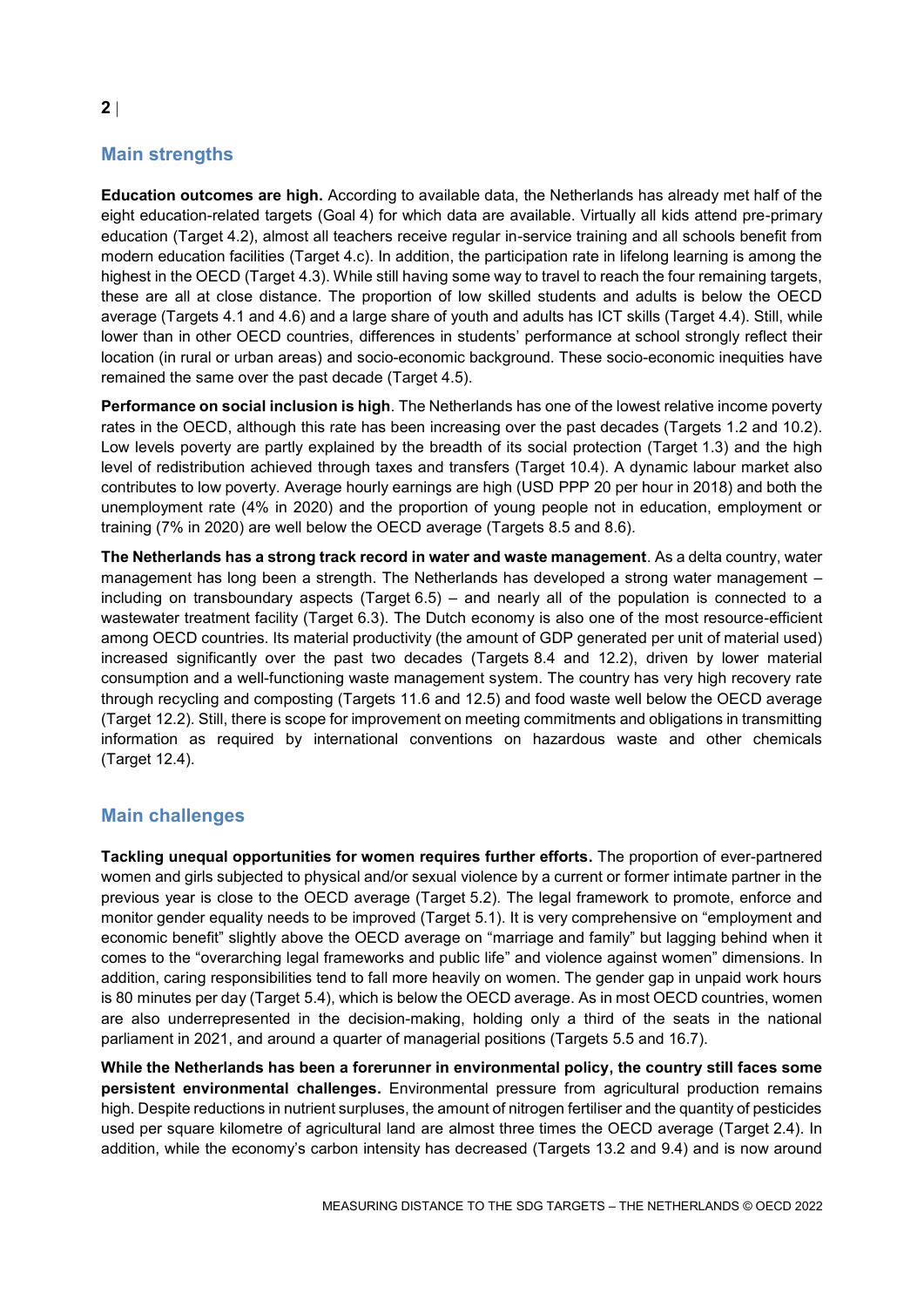the OECD average, the country still has a large share of fossil fuels in its energy mix. Only 7% of total final energy consumption and 18% of total electricity generation come from renewable (Target 7.2), well below the OECD average.

**Financial transfers to other countries could be improved.** In terms of financial flows for development, the Netherlands direct 0.6% of its GNI to Official Development Assistance, almost twice the OECD average and close to the 0.7% of GNI target (Target 17.2). Still, available measures suggest that there is considerable scope for improvement when it comes to aligning ODA to partner countries' priorities and to country-owned results frameworks (Target 17.15). In addition, the high cost of sending migrants remittances limits their full potential on receiving countries (Target 10.c). In terms of trade flows, the Netherlands ranks low when it comes to duty-free treatment of imports from least developed and developing countries. The proportion of zero tariff lines applied to imports from least developed countries is 5 percentage points below the OECD average (Target 10.a).

## **Statistical gaps**

**Like in many other OECD countries, data availability remains a challenge when measuring distances to targets** (see the Overview chapter for details)**.** For the Netherlands, available data on the level of the different indicators allow covering 129 of the 169 targets. As shown in [Figure](#page-3-1) 2 below, indicator coverage is uneven across the 17 goals. While nine goals (mostly within People, Planet and Prosperity categories) have most of their targets covered (the indicator coverage exceeds 80%), coverage is lower for Goals 11 on cities, 13 on climate action and 14 on life below water, with 60% or less of their targets covered. Data gaps become starker when focusing on performance indicators, excluding those providing contextual information. In this case, coverage exceeds 80% for only Goal 3 on health and Goal 4 on education. For seven goals, mostly related to the Planet category (Goals 12, 13, 14 and 15) but also to gender equality (Goal 5), cities (11) and partnerships (17), data are lacking to monitor progress over time for more than two in three targets.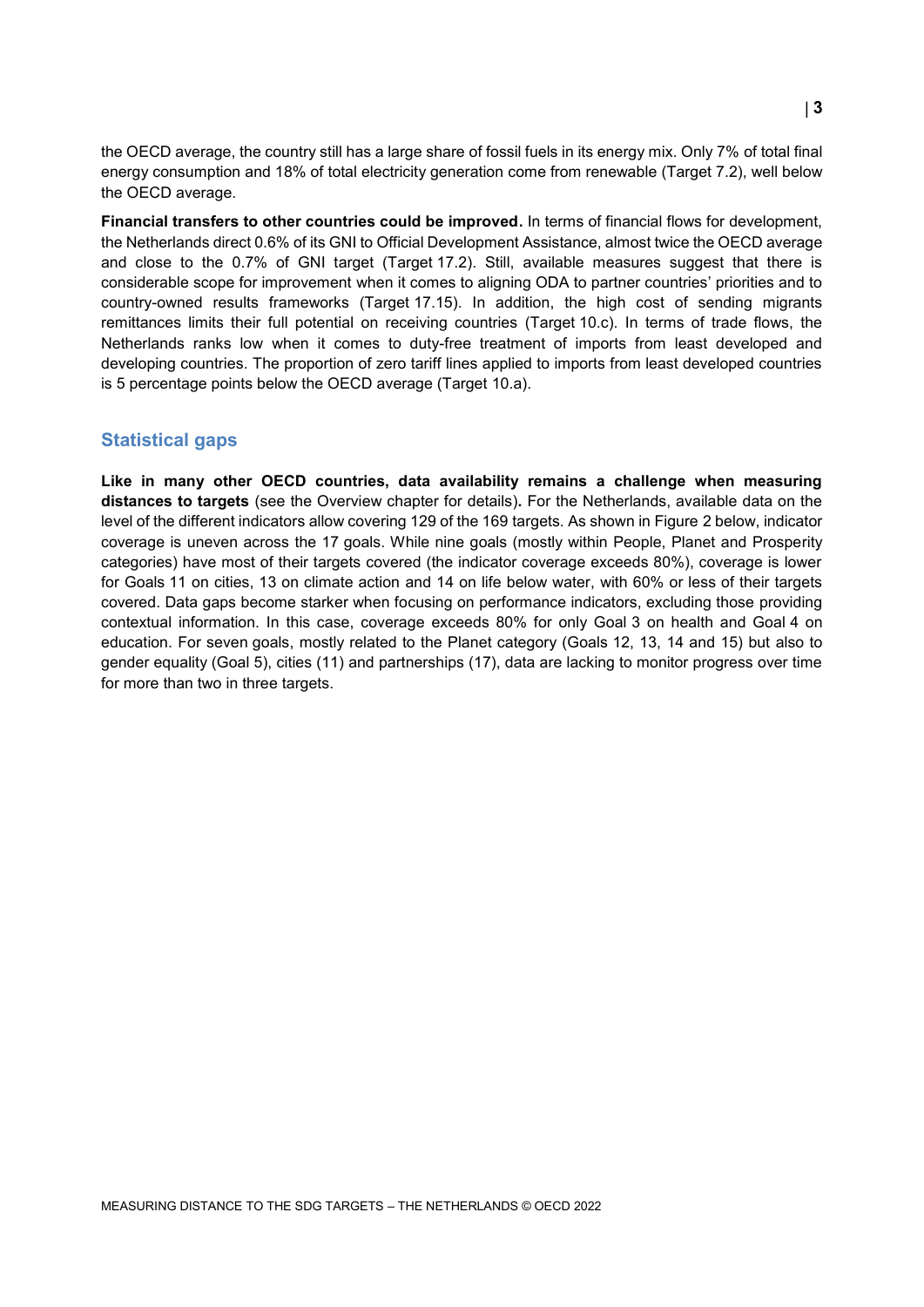

## <span id="page-3-1"></span>**Figure 2. The Netherlands's share of the 2030 Agenda's targets covered by at least one indicator, by goal**

Note: The figure represents the Netherlands's share of targets covered by at least one indicator for each SDG. Numbers from 1 to 17 stand for the goals: 1 No poverty, 2 Zero hunger, 3 Good health and well-being, 4 Quality education, 5 Gender equality, 6 Clean water and sanitation, 7 Affordable and clean energy, 8 Decent work and economic growth, 9 Industry, innovation and infrastructure, 10 Reduced inequalities, 11 Sustainable cities and communities, 12 Responsible consumption and production, 13 Climate action, 14 Life below water, 15 Life on land, 16 Peace, justice and strong institutions and 17 Partnerships for the goals. These goals are grouped under five broad themes (the "5Ps"): People, Planet, Prosperity, Peace and Partnership. Beyond data availability, other statistical gaps such as timeliness or granularity also need to be considered. For instance, given the lag in available data, the effects of the pandemic on current distance and trajectories may not be reflected in the estimates.

Source: All data is taken and adapted from (UNDESA, 2021<sub>[1]</sub>), *SDG Global Database*[, https://unstats.un.org/sdgs/unsdg](https://unstats.un.org/sdgs/unsdg) and (OECD, 2021<sub>[2]</sub>), *OECD.Stat,* <https://stats.oecd.org/> (accessed on 29 October 2021).

## **Detailed information**

While some SDG Targets are, on average, close to being met, performance is very uneven across the 17 Goals of the 2030 Agenda for Sustainable Development. [Table](#page-3-0) 1 presents an overview of The Netherlands' progress towards targets based on available data for each of the 17 Goals. It shows that distances to Targets and trends over time differ significantly even when considering a specific goal.

| Goal | Target | Short Label                   | Distance to<br>Target (s.u.) | <b>Trend Assessment</b>                                | OECD<br>Average | <b>OECD Trend</b><br>Assessment                     |
|------|--------|-------------------------------|------------------------------|--------------------------------------------------------|-----------------|-----------------------------------------------------|
|      |        |                               |                              |                                                        | distance (s.u.) |                                                     |
|      | 1.1    | Extreme poverty               | 0.00                         | Target is achieved or on<br>track to being achieved    | 0.00            | Target is achieved or on<br>track to being achieved |
|      | 1.2    | Poverty in all its dimensions | 0.73                         | No progress or moving<br>away from the SDG target      | 1.41            | No progress or moving<br>away from the SDG target   |
|      | 1.3    | Social protection coverage    | 0.25                         | No progress or moving<br>away from the SDG target      | 0.80            | No progress or moving<br>away from the SDG target   |
|      | 1.4    | Access to basic services      | 0.00                         | Target is achieved or on<br>track to being achieved    | 0.00            | Target is achieved or on<br>track to being achieved |
|      | 1.5    | Resilience to shocks          | 1.31                         | n.a.                                                   | 1.00            | n.a.                                                |
| 2    | 2.1    | Hunger                        | 0.09                         | Progress has been made,<br>but is insufficient to meet | 0.28            | No progress or moving<br>away from the SDG target   |

#### <span id="page-3-0"></span>**Table 1. The Netherlands distances to targets and recent trends**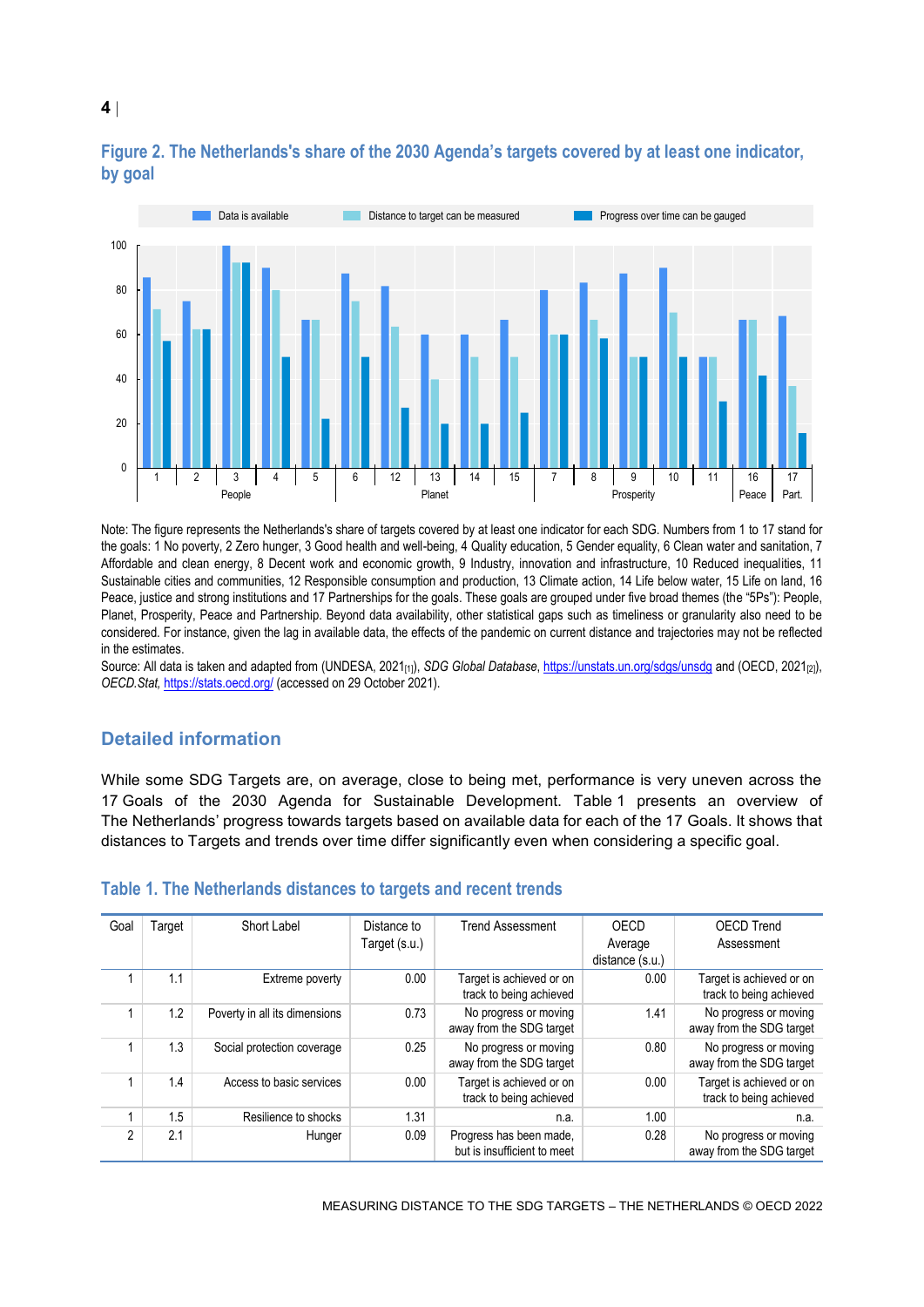|                |        |                                       |                              | <b>Trend Assessment</b>                                              |                 |                                                                      |
|----------------|--------|---------------------------------------|------------------------------|----------------------------------------------------------------------|-----------------|----------------------------------------------------------------------|
| Goal           | Target | Short Label                           | Distance to<br>Target (s.u.) |                                                                      | OECD<br>Average | <b>OECD Trend</b><br>Assessment                                      |
|                |        |                                       |                              |                                                                      | distance (s.u.) |                                                                      |
|                |        |                                       |                              | the target                                                           |                 |                                                                      |
| $\overline{2}$ | 2.2    | Malnutrition                          | 1.81                         | No progress or moving<br>away from the SDG target                    | 2.46            | No progress or moving<br>away from the SDG target                    |
| $\overline{2}$ | 2.4    | Sustainable production                | 3.89                         | Progress has been made,<br>but is insufficient to meet<br>the target | 1.34            | No progress or moving<br>away from the SDG target                    |
| $\overline{2}$ | 2.5    | Diversity of seeds and<br>livestocks* | 4.39                         | No progress or moving<br>away from the SDG target                    | 3.59            | No progress or moving<br>away from the SDG target                    |
| $\overline{2}$ | 2.c    | Food prices anomalies                 | 0.65                         | Target is achieved or on<br>track to being achieved                  | 0.00            | Target is achieved or on<br>track to being achieved                  |
| 3              | 3.1    | Maternal mortality                    | 0.00                         | Target is achieved or on<br>track to being achieved                  | 0.00            | Target is achieved or on<br>track to being achieved                  |
| 3              | 3.2    | Death of newborns and<br>children     | 0.00                         | Target is achieved or on<br>track to being achieved                  | 0.00            | Target is achieved or on<br>track to being achieved                  |
| 3              | 3.3    | Communicable diseases                 | 0.08                         | Progress has been made,<br>but is insufficient to meet<br>the target | 0.56            | Progress has been made,<br>but is insufficient to meet<br>the target |
| 3              | 3.4    | Premature mortality                   | 1.02                         | No progress or moving<br>away from the SDG target                    | 1.26            | Progress has been made,<br>but is insufficient to meet<br>the target |
| 3              | 3.5    | Prevention of Substance<br>abuse      | 0.00                         | Target is achieved or on<br>track to being achieved                  | 0.63            | Progress has been made,<br>but is insufficient to meet<br>the target |
| 3              | 3.6    | Road traffic accidents*               | 0.19                         | Progress has been made,<br>but is insufficient to meet<br>the target | 0.78            | Progress has been made,<br>but is insufficient to meet<br>the target |
| 3              | 3.7    | Access to sexual health-care          | 0.00                         | Target is achieved or on<br>track to being achieved                  | 0.58            | Progress has been made,<br>but is insufficient to meet<br>the target |
| 3              | 3.8    | Health coverage                       | 2.01                         | Progress has been made,<br>but is insufficient to meet<br>the target | 1.79            | Progress has been made,<br>but is insufficient to meet<br>the target |
| 3              | 3.9    | Deaths and illness from<br>pollution  | 0.39                         | Target is achieved or on<br>track to being achieved                  | 0.55            | No progress or moving<br>away from the SDG target                    |
| 3              | 3.a    | Tobacco consumption                   | 2.48                         | Progress has been made,<br>but is insufficient to meet<br>the target | 2.65            | Progress has been made,<br>but is insufficient to meet<br>the target |
| 3              | 3.b    | Vaccination                           | 0.38                         | No progress or moving<br>away from the SDG target                    | 0.37            | Target is achieved or on<br>track to being achieved                  |
| $\sqrt{3}$     | 3.d    | Health emergency<br>preparedness      | 0.44                         | Target is achieved or on<br>track to being achieved                  | 1.19            | Target is achieved or on<br>track to being achieved                  |
| 4              | 4.1    | Primary and secondary<br>education    | 1.02                         | No progress or moving<br>away from the SDG target                    | 1.17            | No progress or moving<br>away from the SDG target                    |
| 4              | 4.2    | Pre-primary education                 | 0.00                         | Target is achieved or on<br>track to being achieved                  | 0.24            | Target is achieved or on<br>track to being achieved                  |
| 4              | 4.3    | Lifelong learning                     | 0.00                         | Target is achieved or on<br>track to being achieved                  | 1.25            | No progress or moving<br>away from the SDG target                    |
| 4              | 4.4    | Skills for employment                 | 0.38                         | No progress or moving<br>away from the SDG target                    | 1.23            | No progress or moving<br>away from the SDG target                    |
| 4              | 4.5    | Disparities in education              | 1.36                         | No progress or moving<br>away from the SDG target                    | 1.49            | No progress or moving<br>away from the SDG target                    |
| 4              | 4.6    | Adults' literacy and numeracy         | 0.82                         | n.a.                                                                 | 1.57            | n.a.                                                                 |
| $\overline{4}$ | 4.a    | <b>Education facilities</b>           | 0.00                         | n.a.                                                                 | 0.05            | n.a.                                                                 |
| 4              | 4.c    | Qualification of teachers             | 0.00                         | n.a.                                                                 | 0.60            | n.a.                                                                 |
| $\sqrt{5}$     | 5.1    | Discrimination against<br>women       | 1.34                         | n.a.                                                                 | 1.32            | n.a.                                                                 |

MEASURING DISTANCE TO THE SDG TARGETS – THE NETHERLANDS © OECD 2022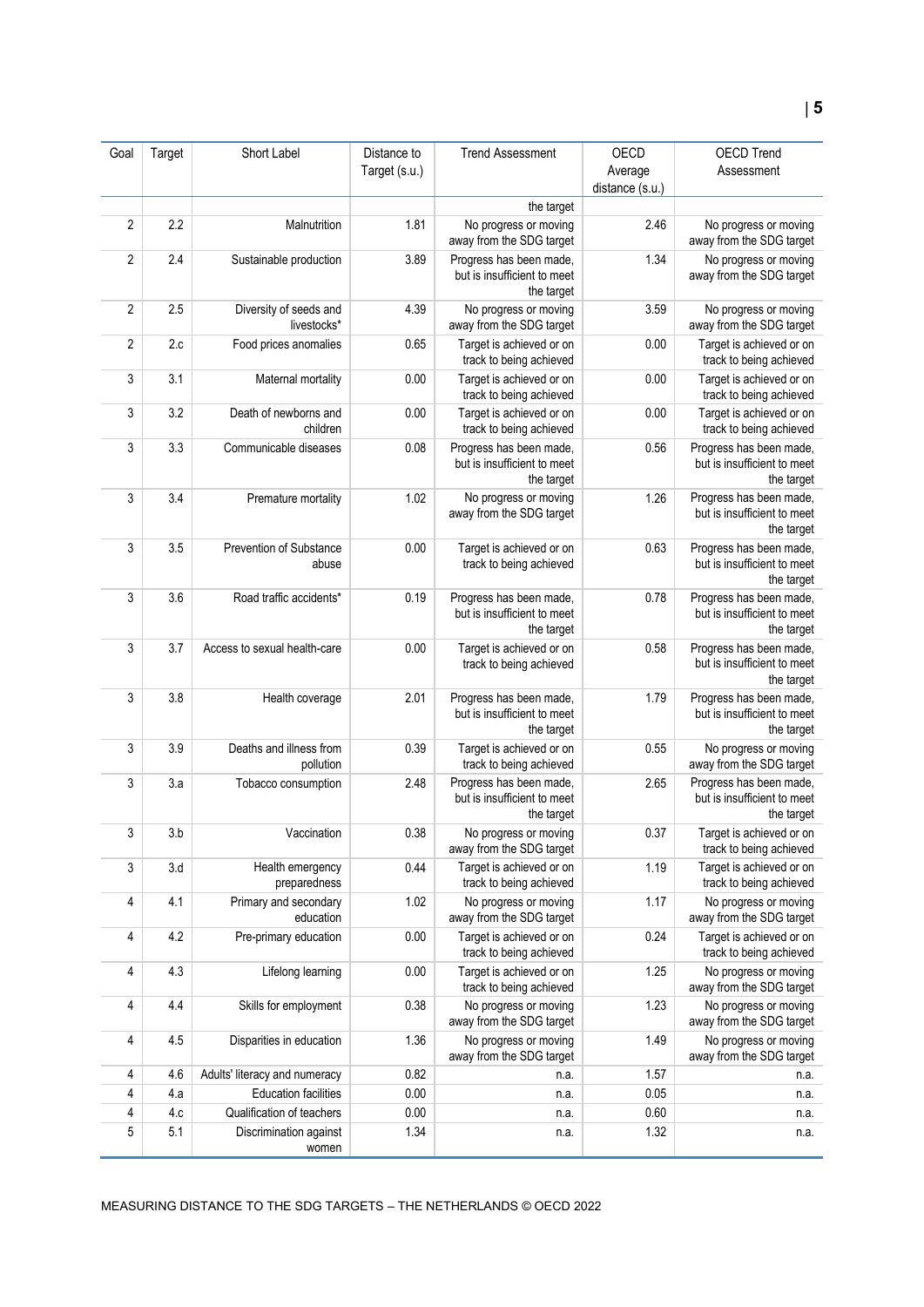| Goal           | Target     | Short Label                      | Distance to   | <b>Trend Assessment</b>                                              | OECD                       | <b>OECD Trend</b>                                                    |
|----------------|------------|----------------------------------|---------------|----------------------------------------------------------------------|----------------------------|----------------------------------------------------------------------|
|                |            |                                  | Target (s.u.) |                                                                      | Average<br>distance (s.u.) | Assessment                                                           |
| 5              | 5.2        | Violence against women           | 0.88          | n.a.                                                                 | 0.89                       | n.a.                                                                 |
| 5<br>5         | 5.3<br>5.4 | Harmful practices                | 0.58<br>1.58  | n.a.                                                                 | 1.37<br>1.79               | n.a.                                                                 |
|                |            | Unpaid care and domestic<br>work |               | n.a.                                                                 |                            | n.a.                                                                 |
| 5              | 5.5        | Women's participation            | 2.25          | No progress or moving<br>away from the SDG target                    | 1.89                       | Progress has been made,<br>but is insufficient to meet<br>the target |
| 5              | 5.b        | Women's empowerment              | 0.15          | Target is achieved or on<br>track to being achieved                  | 0.53                       | Target is achieved or on<br>track to being achieved                  |
| 6              | 6.1        | Access to drinking water         | 0.00          | Target is achieved or on<br>track to being achieved                  | 0.15                       | Target is achieved or on<br>track to being achieved                  |
| 6              | 6.2        | Waste water treatment            | 0.00          | Target is achieved or on<br>track to being achieved                  | 0.35                       | Progress has been made,<br>but is insufficient to meet<br>the target |
| 6              | 6.3        | Water quality                    | 0.16          | Target is achieved or on<br>track to being achieved                  | 0.68                       | Target is achieved or on<br>track to being achieved                  |
| 6              | 6.4        | Water-use efficiency             | 0.41          | Progress has been made,<br>but is insufficient to meet<br>the target | 0.54                       | Progress has been made,<br>but is insufficient to meet<br>the target |
| 6              | 6.5        | Water resources<br>management    | 0.23          | n.a.                                                                 | 0.98                       | n.a.                                                                 |
| 6              | 6.6        | Water-related ecosystems*        | 0.23          | n.a.                                                                 | 2.18                       | n.a.                                                                 |
| $\overline{7}$ | 7.1        | Access to energy                 | 0.00          | Target is achieved or on<br>track to being achieved                  | 0.00                       | Target is achieved or on<br>track to being achieved                  |
| $\overline{7}$ | 7.2        | Clean energy                     | 1.57          | Progress has been made,<br>but is insufficient to meet<br>the target | 0.62                       | Progress has been made,<br>but is insufficient to meet<br>the target |
| $\overline{7}$ | 7.3        | Energy efficiency                | 0.71          | Progress has been made,<br>but is insufficient to meet<br>the target | 0.98                       | Progress has been made,<br>but is insufficient to meet<br>the target |
| 8              | 8.1        | GDP growth                       | 2.23          | No progress or moving<br>away from the SDG target                    | 1.89                       | No progress or moving<br>away from the SDG target                    |
| 8              | 8.2        | Productivity                     | 2.75          | No progress or moving<br>away from the SDG target                    | 1.77                       | No progress or moving<br>away from the SDG target                    |
| 8              | 8.4        | Material footprint               | 0.04          | Target is achieved or on<br>track to being achieved                  | 0.82                       | Progress has been made,<br>but is insufficient to meet<br>the target |
| 8              | 8.5        | Employment                       | 0.49          | No progress or moving<br>away from the SDG target                    | 0.97                       | No progress or moving<br>away from the SDG target                    |
| 8              | 8.6        | <b>NEET</b>                      | 0.51          | No progress or moving<br>away from the SDG target                    | 1.69                       | No progress or moving<br>away from the SDG target                    |
| 8              | 8.8        | Labour rights                    | 0.94          | Target is achieved or on<br>track to being achieved                  | 0.80                       | Progress has been made,<br>but is insufficient to meet<br>the target |
| 8              | 8.10       | Financial institutions           | 0.00          | Target is achieved or on<br>track to being achieved                  | 0.45                       | Target is achieved or on<br>track to being achieved                  |
| 8              | 8.b        | Strategy for youth<br>employment | 0.00          | n.a.                                                                 | 0.45                       | n.a.                                                                 |
| 9              | 9.2        | Sustainable industry             | 1.17          | No progress or moving<br>away from the SDG target                    | 0.95                       | No progress or moving<br>away from the SDG target                    |
| 9              | 9.4        | Environmental impact             | 1.01          | Progress has been made,<br>but is insufficient to meet<br>the target | 0.87                       | Progress has been made,<br>but is insufficient to meet<br>the target |
| 9              | 9.5        | Research and development         | 0.61          | Progress has been made,<br>but is insufficient to meet<br>the target | 1.06                       | Progress has been made,<br>but is insufficient to meet<br>the target |

MEASURING DISTANCE TO THE SDG TARGETS – THE NETHERLANDS © OECD 2022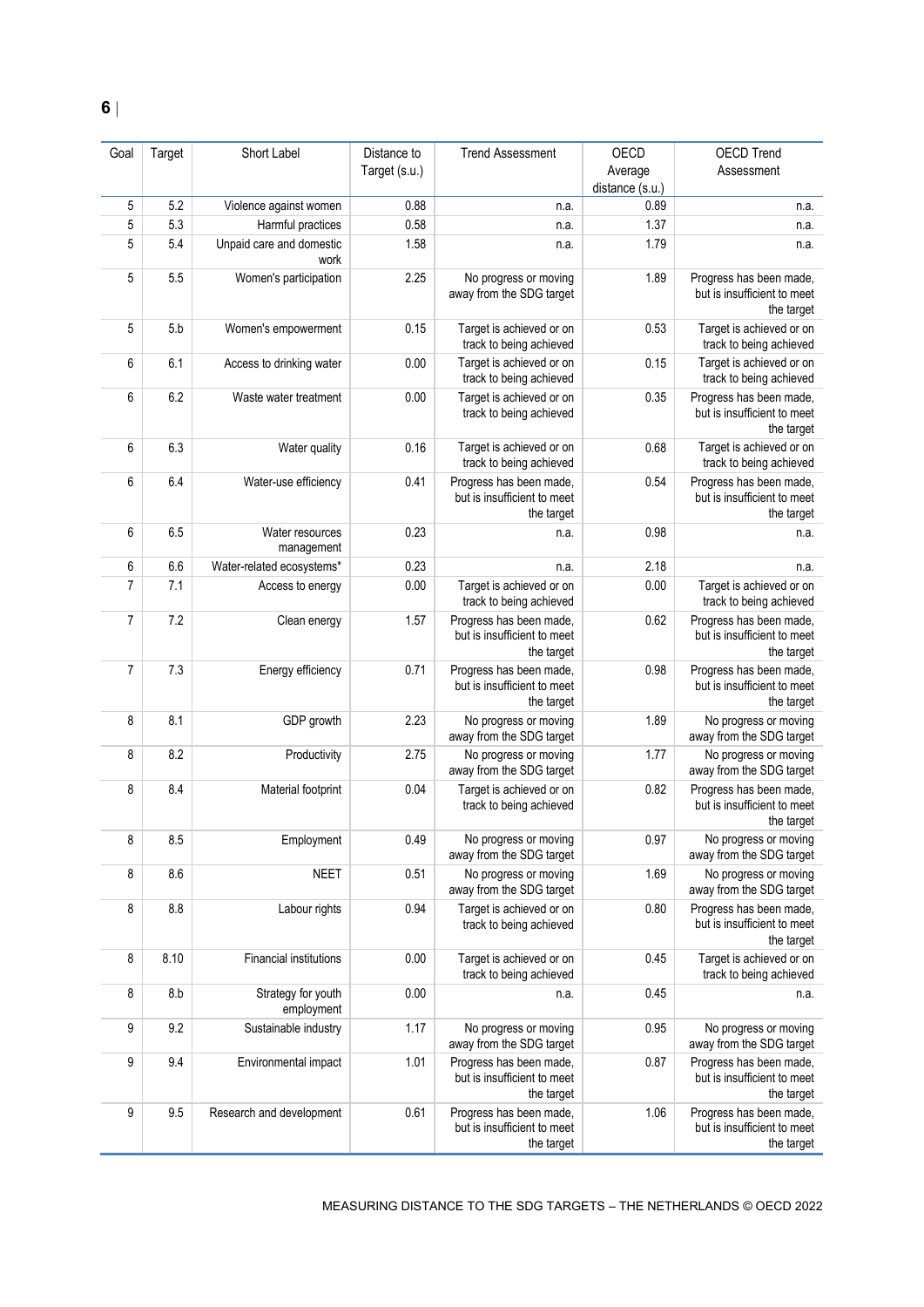| Goal | Target | Short Label                           | Distance to<br>Target (s.u.) | <b>Trend Assessment</b>                                              | <b>OECD</b><br>Average<br>distance (s.u.) | <b>OECD Trend</b><br>Assessment                                      |
|------|--------|---------------------------------------|------------------------------|----------------------------------------------------------------------|-------------------------------------------|----------------------------------------------------------------------|
| 9    | 9.c    | ICT                                   | 0.00                         | Target is achieved or on<br>track to being achieved                  | 0.36                                      | Progress has been made,<br>but is insufficient to meet<br>the target |
| 10   | 10.1   | Income distribution                   | 0.96                         | n.a.                                                                 | 1.23                                      | No progress or moving<br>away from the SDG target                    |
| 10   | 10.2   | Social inclusion                      | 0.63                         | No progress or moving<br>away from the SDG target                    | 1.54                                      | No progress or moving<br>away from the SDG target                    |
| 10   | 10.3   | Inequalities of outcome               | 1.04                         | No progress or moving<br>away from the SDG target                    | 1.27                                      | Progress has been made,<br>but is insufficient to meet<br>the target |
| 10   | 10.4   | Redistribution                        | 0.47                         | No progress or moving<br>away from the SDG target                    | 1.12                                      | No progress or moving<br>away from the SDG target                    |
| 10   | 10.5   | Financial markets                     | 0.82                         | Progress has been made,<br>but is insufficient to meet<br>the target | 0.90                                      | No progress or moving<br>away from the SDG target                    |
| 10   | 10.a   | Tariff-lines                          | 1.41                         | Progress has been made,<br>but is insufficient to meet<br>the target | 0.93                                      | Progress has been made,<br>but is insufficient to meet<br>the target |
| 10   | 10.c   | Remittances                           | 2.60                         | n.a.                                                                 | 2.21                                      | n.a.                                                                 |
| 11   | 11.1   | Housing                               | 0.14                         | No progress or moving<br>away from the SDG target                    | 0.80                                      | No progress or moving<br>away from the SDG target                    |
| 11   | 11.3   | Urbanization                          | 1.25                         | Progress has been made,<br>but is insufficient to meet<br>the target | 1.19                                      | Progress has been made,<br>but is insufficient to meet<br>the target |
| 11   | 11.6   | Environmental impact of<br>cities     | 0.15                         | Progress has been made,<br>but is insufficient to meet<br>the target | 0.49                                      | Progress has been made,<br>but is insufficient to meet<br>the target |
| 11   | 11.a   | Urban policies                        | 0.00                         | n.a.                                                                 | 0.23                                      | n.a.                                                                 |
| 11   | 11.b   | <b>Disaster Risk Reduction</b>        | 1.31                         | n.a.                                                                 | 0.81                                      | n.a.                                                                 |
| 12   | 12.1   | Sustainable cons. and prod.           | 0.00                         | n.a.                                                                 | 0.00                                      | n.a.                                                                 |
| 12   | 12.2   | Efficient use of natural<br>resources | 0.21                         | Target is achieved or on<br>track to being achieved                  | 0.87                                      | Progress has been made,<br>but is insufficient to meet<br>the target |
| 12   | 12.3   | Food waste                            | 0.84                         | n.a.                                                                 | 1.36                                      | n.a.                                                                 |
| 12   | 12.4   | Chemical and hazardous<br>waste*      | 1.37                         | n.a.                                                                 | 1.02                                      | n.a.                                                                 |
| 12   | 12.5   | Waste generation                      | 0.00                         | Target is achieved or on<br>track to being achieved                  | 0.66                                      | Progress has been made,<br>but is insufficient to meet<br>the target |
| 12   | 12.7   | Public procurement practices          | 0.00                         | n.a.                                                                 | 0.00                                      | n.a.                                                                 |
| 12   | 12.b   | Tourism sustainability                | 0.42                         | Progress has been made,<br>but is insufficient to meet<br>the target | 1.87                                      | No progress or moving<br>away from the SDG target                    |
| 13   | 13.1   | Resilience to climate events          | 1.31                         | n.a.                                                                 | 0.73                                      | n.a.                                                                 |
| 13   | 13.2   | Greenhouse gas emissions              | 1.00                         | Progress has been made,<br>but is insufficient to meet<br>the target | 1.15                                      | Progress has been made,<br>but is insufficient to meet<br>the target |
| 14   | 14.1   | Marine pollution**                    | 1.45                         | Progress has been made,<br>but is insufficient to meet<br>the target | 1.84                                      | Progress has been made,<br>but is insufficient to meet<br>the target |
| 14   | 14.4   | Overfishing and IUU fishing*          | 1.21                         | n.a.                                                                 | 1.78                                      | n.a.                                                                 |
| 14   | 14.5   | Protected marine areas*               | 0.00                         | Target is achieved or on<br>track to being achieved                  | 0.38                                      | Progress has been made,<br>but is insufficient to meet<br>the target |
| 14   | 14.6   | Harmful subsidies to<br>fisheries*    | 0.00                         | n.a.                                                                 | 0.36                                      | n.a.                                                                 |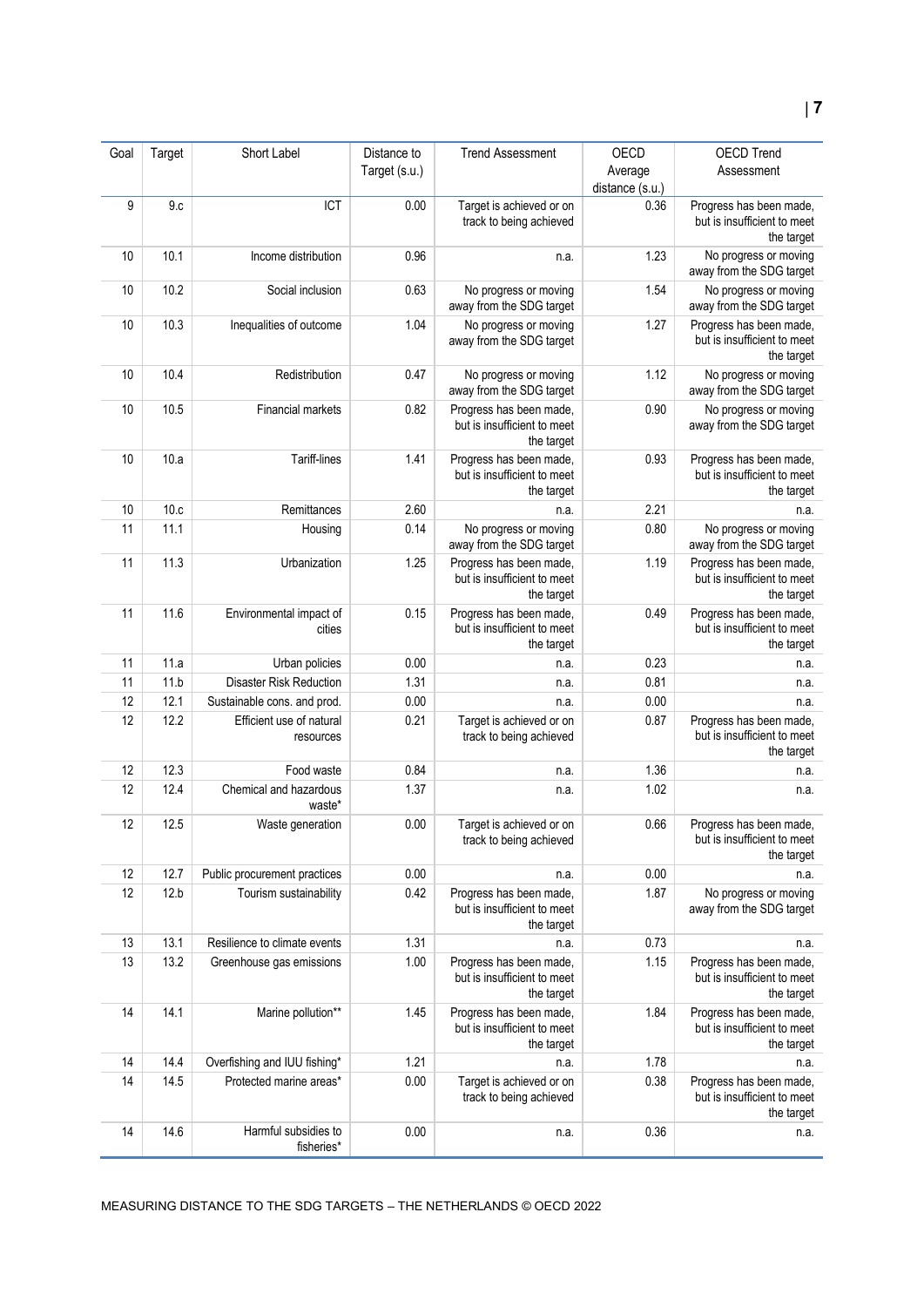| Goal | Target | Short Label                                                             | Distance to   | <b>Trend Assessment</b>                                              | <b>OECD</b>     | <b>OECD Trend</b>                                                    |
|------|--------|-------------------------------------------------------------------------|---------------|----------------------------------------------------------------------|-----------------|----------------------------------------------------------------------|
|      |        |                                                                         | Target (s.u.) |                                                                      | Average         | Assessment                                                           |
|      |        |                                                                         |               |                                                                      | distance (s.u.) |                                                                      |
| 14   | 14.b   | Small-scale fisheries                                                   | 1.80          | n.a.                                                                 | 1.64            | n.a.                                                                 |
| 15   | 15.1   | Ecosystem protection*                                                   | 0.25          | Progress has been made,                                              | 0.74            | Progress has been made,                                              |
|      |        |                                                                         |               | but is insufficient to meet                                          |                 | but is insufficient to meet                                          |
|      |        |                                                                         |               | the target                                                           |                 | the target                                                           |
| 15   | 15.2   | Sustainable use of forest*                                              | 0.22          | Target is achieved or on<br>track to being achieved                  | 0.60            | Target is achieved or on<br>track to being achieved                  |
| 15   | 15.5   | Threatened species*                                                     | 0.64          | No progress or moving<br>away from the SDG target                    | 1.20            | No progress or moving<br>away from the SDG target                    |
| 15   | 15.6   | Benefits from genetic<br>resources                                      | 0.00          | n.a.                                                                 | 0.78            | n.a.                                                                 |
| 15   | 15.8   | Invasive alien species*                                                 | 0.00          | n.a.                                                                 | 0.30            | n.a.                                                                 |
| 15   | 15.9   | National and local planning*                                            | 1.27          | n.a.                                                                 | 0.54            | n.a.                                                                 |
| 16   | 16.1   | Violence and related deaths                                             | 0.37          | Progress has been made,                                              | 0.66            | Progress has been made,                                              |
|      |        |                                                                         |               | but is insufficient to meet                                          |                 | but is insufficient to meet                                          |
|      |        |                                                                         |               | the target                                                           |                 | the target                                                           |
| 16   | 16.2   | Violence against children                                               | 3.48          | No progress or moving                                                | 0.65            | No progress or moving                                                |
|      |        |                                                                         |               | away from the SDG target                                             |                 | away from the SDG target                                             |
| 16   | 16.3   | Rule of law                                                             | 2.03          | No progress or moving<br>away from the SDG target                    | 2.33            | No progress or moving<br>away from the SDG target                    |
| 16   | 16.6   | Accountable institutions                                                | 1.10          | Progress has been made,<br>but is insufficient to meet<br>the target | 2.26            | Progress has been made,<br>but is insufficient to meet<br>the target |
| 16   | 16.7   | Inclusive decision-making                                               | 1.32          | n.a.                                                                 | 1.85            | n.a.                                                                 |
| 16   | 16.9   | Legal identity for all                                                  | 0.00          | n.a.                                                                 | 0.00            | n.a.                                                                 |
| 16   | 16.10  | Access to information                                                   | 0.00          | n.a.                                                                 | 0.00            | n.a.                                                                 |
| 16   | 16.a   | National institutions                                                   | 0.00          | Target is achieved or on                                             | 0.54            | Target is achieved or on                                             |
|      |        |                                                                         |               | track to being achieved                                              |                 | track to being achieved                                              |
| 17   | 17.2   | Official Development<br>Assistance                                      | 0.42          | No progress or moving<br>away from the SDG target                    | 0.94            | Progress has been made,<br>but is insufficient to meet<br>the target |
| 17   | 17.10  | Multilateral trading system                                             | 0.01          | Target is achieved or on<br>track to being achieved                  | 0.45            | Target is achieved or on<br>track to being achieved                  |
| 17   | 17.12  | Market access for least<br>developed countries                          | 0.24          | No progress or moving<br>away from the SDG target                    | 0.72            | No progress or moving<br>away from the SDG target                    |
| 17   | 17.15  | National leadership to<br>implement policies for<br>poverty eradication | 2.34          | n.a.                                                                 | 2.32            | n.a.                                                                 |
| 17   | 17.16  | Global Partnership for<br>Sustainable Development                       | 1.98          | n.a.                                                                 | 0.89            | n.a.                                                                 |
| 17   | 17.18  | Statistical capacity                                                    | 0.00          | n.a.                                                                 | 0.09            | n.a.                                                                 |
| 17   | 17.19  | Statistical capacity-building                                           | 0.00          | n.a.                                                                 | 0.11            | n.a.                                                                 |

Note: \* refers to targets with a 2020 deadline. \*\* refers to targets with a 2025 deadline. The OECD average is measured as the simple average across OECD countries with available data

Source: All data is taken and adapted from (UNDESA, 2021<sub>[1]</sub>), *SDG Global Database*[, https://unstats.un.org/sdgs/unsdg](https://unstats.un.org/sdgs/unsdg) and (OECD, 2021<sub>[2]</sub>), *OECD.Stat,* <https://stats.oecd.org/> (accessed on 29 October 2021).

## <span id="page-7-0"></span>**How to read this country profile**

The OECD report *The Short and Winding Road to 2030: Measuring Distance to the SDG Targets* evaluates the distance that OECD countries need to travel to meet SDG targets for which data are currently available. It also looks at whether countries have been moving towards or away from these targets, and how likely they are to meet their commitments by 2030, based on an analysis of recent trends and the observed volatility in the different indicators.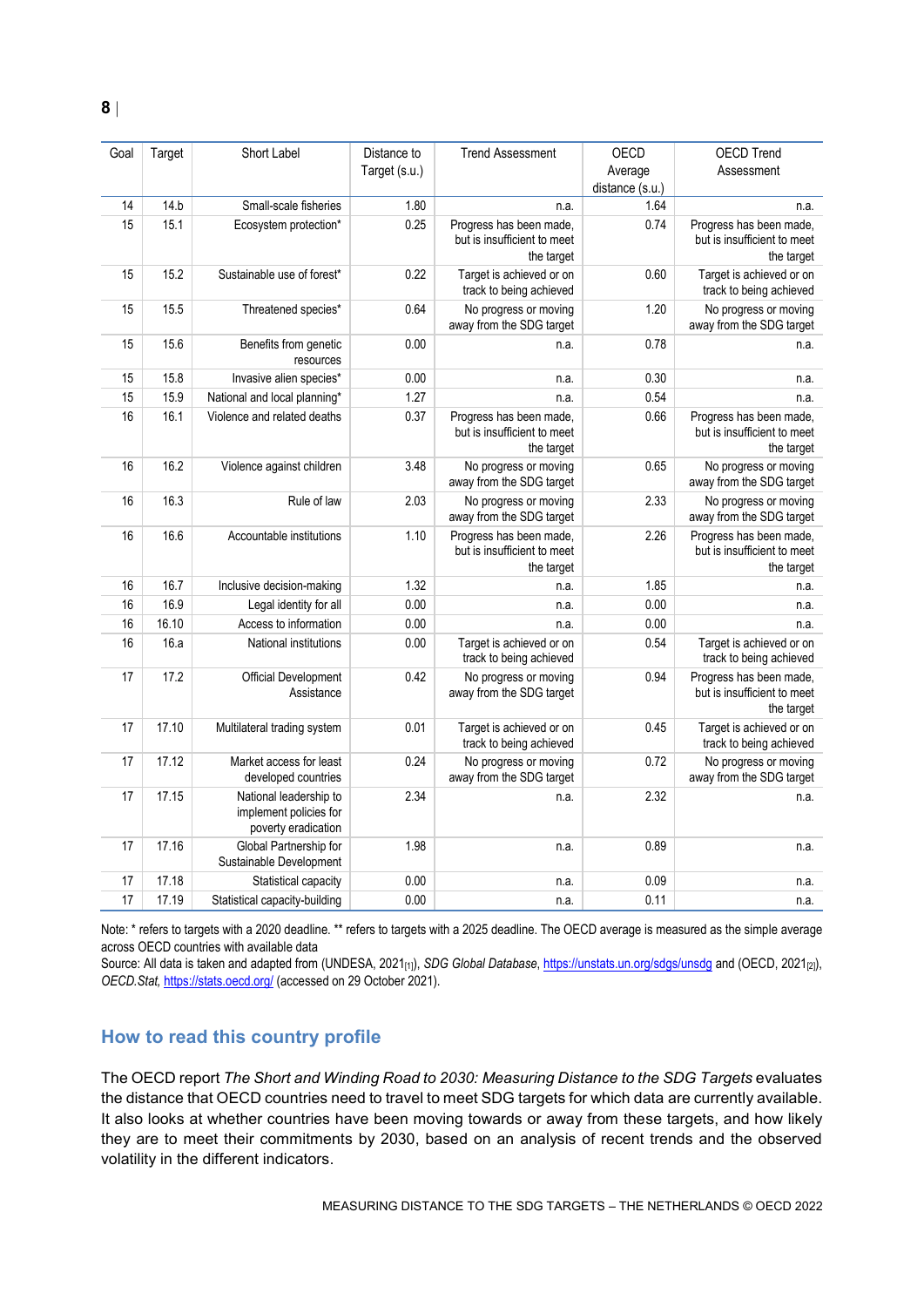As most authors and international organisations, this report adopts a rather simple geometric growth model for assessing the direction and pace of recent changes in the context of the SDGs. Yet, instead of making direct estimates of the value of the indicator by 2030, it models the likelihood of achieving a specific level using Monte Carlo simulations.

While the report provides an overview of where OECD countries, taken as a whole, currently stand, country profiles provide details of the performance and data availability of individual OECD countries.

## *How to read the OECD SDG Wheel?*

Progress on SDGs requires a granular understanding of countries' strengths and weaknesses based on the consideration of the 169 targets of the 2030 Agenda. [Figure](#page-0-0) 1 shows both **current achievements** (in the inner circle; the longer the bar, the smaller the distance remaining to be travelled) **as well as whether OECD countries are on track** (or are at least making progress) to meet their commitments by 2030 (in the outer circle).

The length of each bar shows current level of achievement on each target. As detailed in the Methodological Annex, countries' distance to target is measured as the "standardised difference" between a country's current position and the target end-value. For each indicator, the standardised measurement unit (s.u.) is the standard deviation observed among OECD countries in the reference year (i.e. the year closest to 2015). Therefore, the longer the bar, the shorter the distance still to be travelled to reach the target by 2030. The colours of the bars applied to the various targets refer to the goals they pertain to.

The outer ring shows how OECD countries are performing over time and how likely they are to meet the different targets by 2030 based on the observed trends of the various indicators. It uses stoplight colours to classify the progress towards the target:

- green is used to indicate those countries that (based on the change in the different indicators over a recent period) should meet the target in 2030 just by maintaining their current pace of progress (i.e. more than 75% of (randomised) projections meet the target);
- yellow for those countries whose current pace of progress is insufficient to meet the target by 2030 (i.e. less than 75% of randomised projections meet the target, while the correlation coefficient between the indicator and the year is high and statistically significant, implying that a significant trend could be detected); and
- red for those countries whose recent changes have been stagnating or moving them further away from the target (i.e. less than 75% of randomised projections meet the target and the correlation coefficient between the indicator and the year is low or statistically insignificant, implying that no statistical trend could be identified).

## *How to read the Strength and Challenges sections?*

With the aim of helping its member countries in navigating the 2030 Agenda and in setting their own priorities for action, this report relies on a unique methodology for measuring the distance that OECD countries have to travel to achieve SDG targets. The identification of the main strengths and challenges proposed in this report relies on current performances only:

- A target is considered to be a strength when the distance to the target end-value is lower than 0.5 s.u. (i.e. the distance is deemed to be small) or when the country is closer to the target than the OECD average. For instance, while Korea's distance to Target 2.2 on malnutrition is 1.4 s.u. (i.e. classified as medium distance), the average OECD distance is 2.5 s.u. Therefore, Target 2.2 is categorised as being a strength for Korea.
- A target is considered to be a challenge when the distance to target is greater than 1.5 s.u. (i.e. distance is deemed to be long) or when the country is further away from the target than the OECD